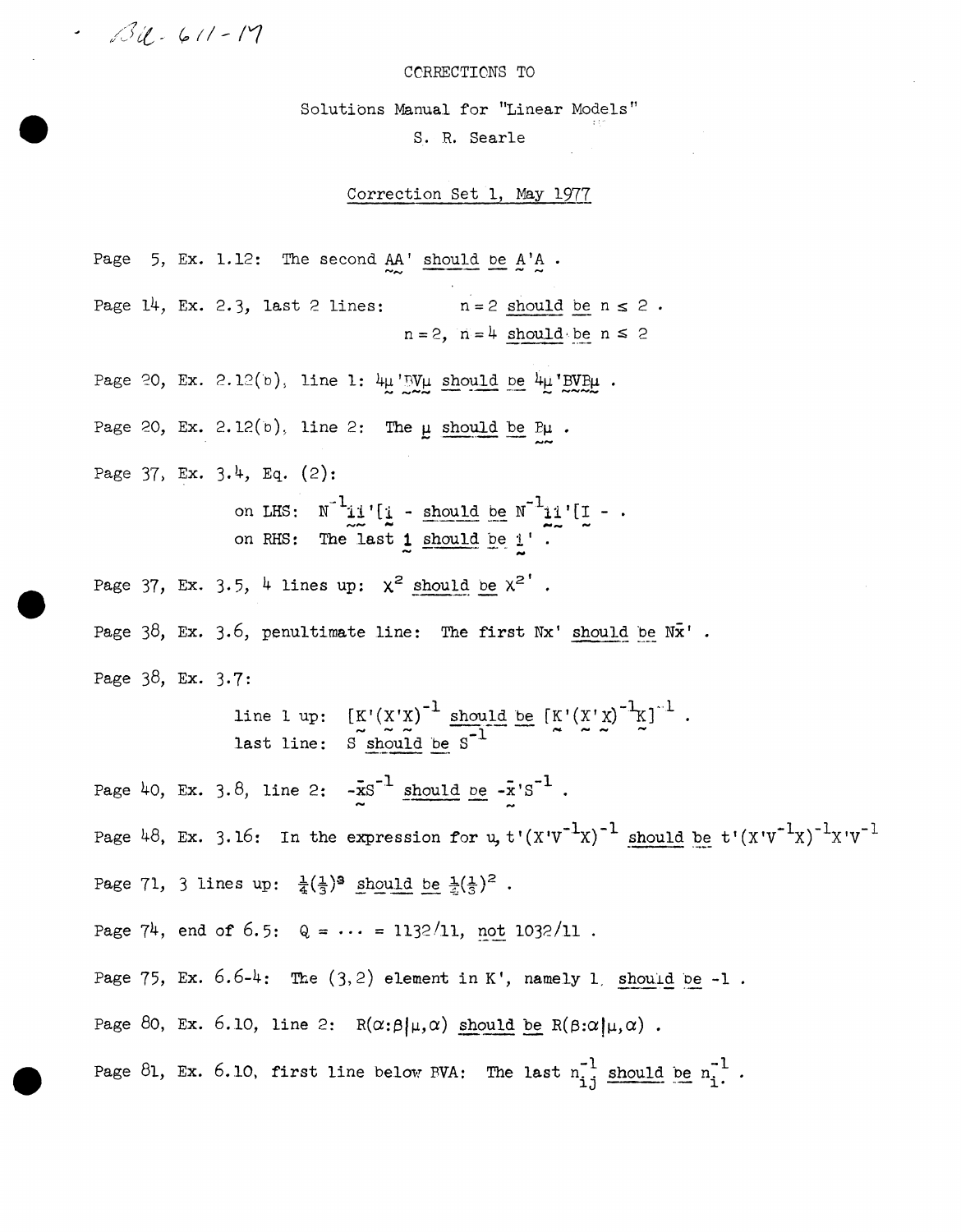Page 185,  $3/2$  (c): The equivalent Snedecor Sixth Edition, 1967, references are pages  $383$  et seq., and Tables 13.3.1 and 13.3.2.

Page  $187$  (a): model (1) should be model (2).

Page 192,  $6'1$ , line 1:  $n_{i,j}$  should be  $n_i$ .

Page 193, 7/1, line 2:  $\bar{y}^2$ , should be  $\bar{y}^2$ .

Page 194, part (d): Apparently not as easy as it might look.

 $\sim 10^{-1}$  .

 $\label{eq:2.1} \frac{1}{2} \int_{\mathbb{R}^3} \left| \frac{d\mu}{\mu} \right|^2 \, d\mu = \frac{1}{2} \int_{\mathbb{R}^3} \left| \frac{d\mu}{\mu} \right|^2 \, d\mu = \frac{1}{2} \int_{\mathbb{R}^3} \left| \frac{d\mu}{\mu} \right|^2 \, d\mu = \frac{1}{2} \int_{\mathbb{R}^3} \left| \frac{d\mu}{\mu} \right|^2 \, d\mu = \frac{1}{2} \int_{\mathbb{R}^3} \left| \frac{d\mu}{\mu} \right|^2 \, d\mu = \$ 

 $\label{eq:2.1} \mathcal{L}_{\mathbf{A}}(\mathbf{y}) = \mathcal{L}_{\mathbf{A}}(\mathbf{y}) + \mathcal{L}_{\mathbf{A}}(\mathbf{y}) + \mathcal{L}_{\mathbf{A}}(\mathbf{y})$ 

Page 197,  $8/4$ :  $x^{(k)}$  should be  $\bar{x}^{(k)}$ .

Page 198,  $8/5$ , (b): Rewrite as:

In Table 12.8, p. 328 of Snedecor,  $4$ \*\* Edition, identify each sum of squares in terms of the Dixon and Massey notation.

jar.<br>J

 $\mathcal{L}^{\text{max}}_{\text{max}}$  , where  $\mathcal{L}^{\text{max}}_{\text{max}}$ 

Page 215: See over.